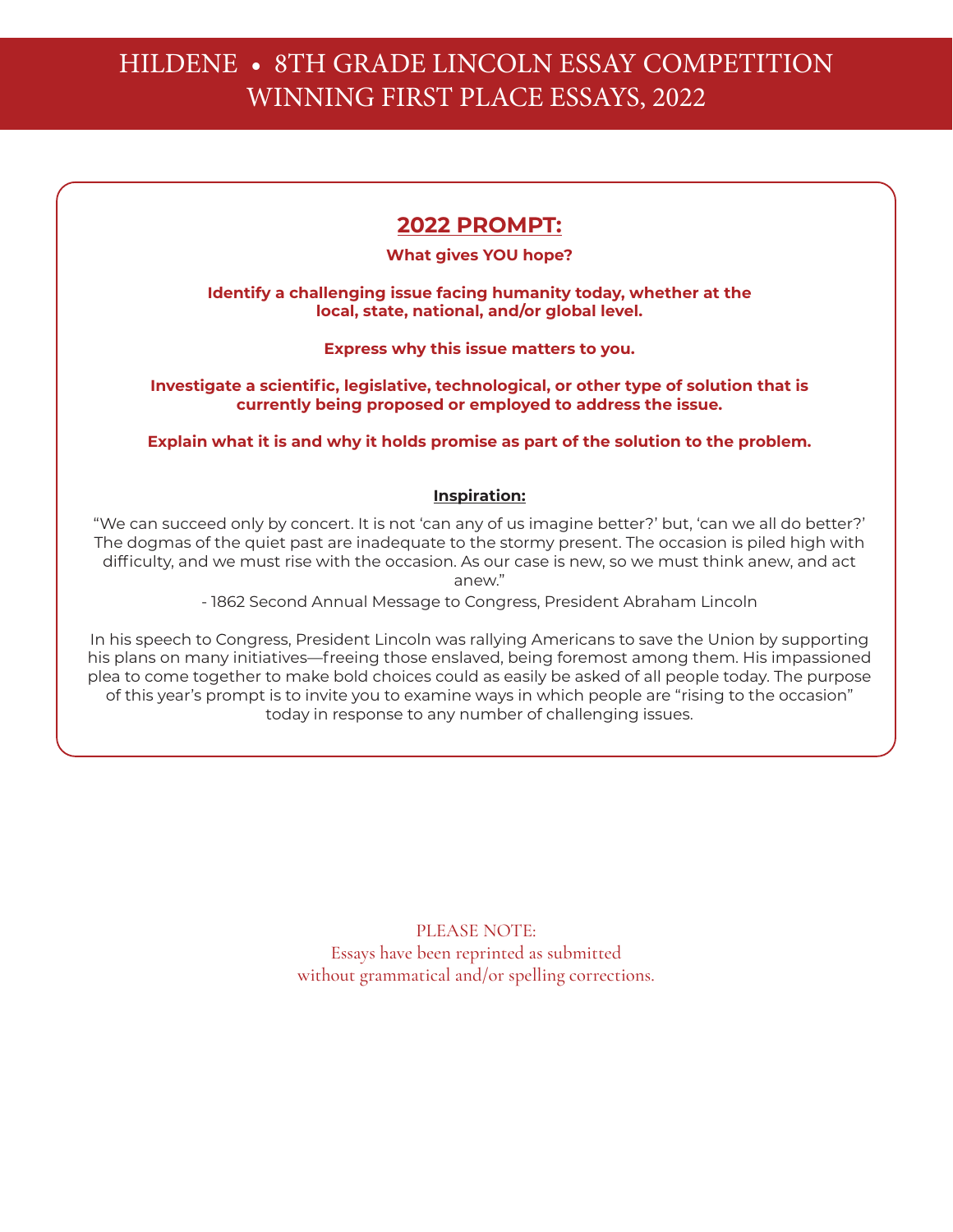Hadley Reed, 1st Place, Region 1, Green Mountain Valley School

#### Saving Our Seas with Social Media

By 2050, there will be more plastic than fish in our ocean.<sup>1</sup> My generation inherited a massive ocean pollution problem. However, we also inherited a unique tool that we are using to resolve this issue before it becomes irreversible.

Let's face it. We aren't taking care of our planet. Over eight million tons of trash are dumped into our rivers and oceans each year.² Trash causes countless problems for our earth beyond ruining the beauty of our beaches. About one million marine animals die from our plastic waste every year.³ Not only does our plastic pollution kill innocent marine life, but it also harms humans. When plastic enters the sea, it breaks down into microplastics from sun exposure and waves.<sup>4</sup> These microplastics spread throughout the water, are ingested by fish, and eventually move from the fish's stomach into its muscles - the part we eat. Human ingestion of microplastics can cause severe cell damage and allergic reactions.<sup>5</sup> At the same time, this plastic breakdown process releases toxic chemicals that pollute our ocean.<sup>4</sup>

This issue has its own place in my heart as a competitive sailor who spends hours on the water. I want future generations to enjoy clean oceans that contain healthy marine life.

On October 29, 2021, the #TeamSeas campaign was launched and spread virally across the internet. Started by two YouTube influencers, Mark Rober and MrBeast, TeamSeas is a global fundraiser to clean the ocean. Their pledge is that for every dollar donated, one pound of trash will be removed from the sea. Astonishingly, they reached their goal of collecting 30 million dollars by 2022. TeamSeas splits its earnings between two nonprofit organizations: Ocean Conservancy and The Ocean Cleanup. The campaign has been promoted on various social media platforms, such as YouTube, TikTok, and Instagram. This innovative method of using social media as an advertising platform is a very quick and effective way to raise money.

Removing over 30 million pounds of trash from the ocean is a daunting task, and these two organizations are hard at work. Ocean Conservancy focuses on organizing beach cleanups and removing deadly, abandoned fishing gear from the ocean. The Ocean Cleanup locates heavily polluted rivers and places advanced, sustainable vessels which autonomously remove trash from the water. Collectively, they are hoping to see a 90% reduction in plastic pollution by 2040. If successful, millions of marine animals will stay alive, humans won't ingest harmful microplastics, and we can all enjoy the spectacular sight of a clean ocean.

My generation has grown up surrounded by the internet and social media. Unfortunately, those older than us often see our connection to technology in a negative light. However, this is the tool we need to tackle environmental issues in the future. It gives me hope that people my age are taking a leadership role in solving one of Earth's most difficult problems using our expertise with technology - something that would have been impossible 40 years ago.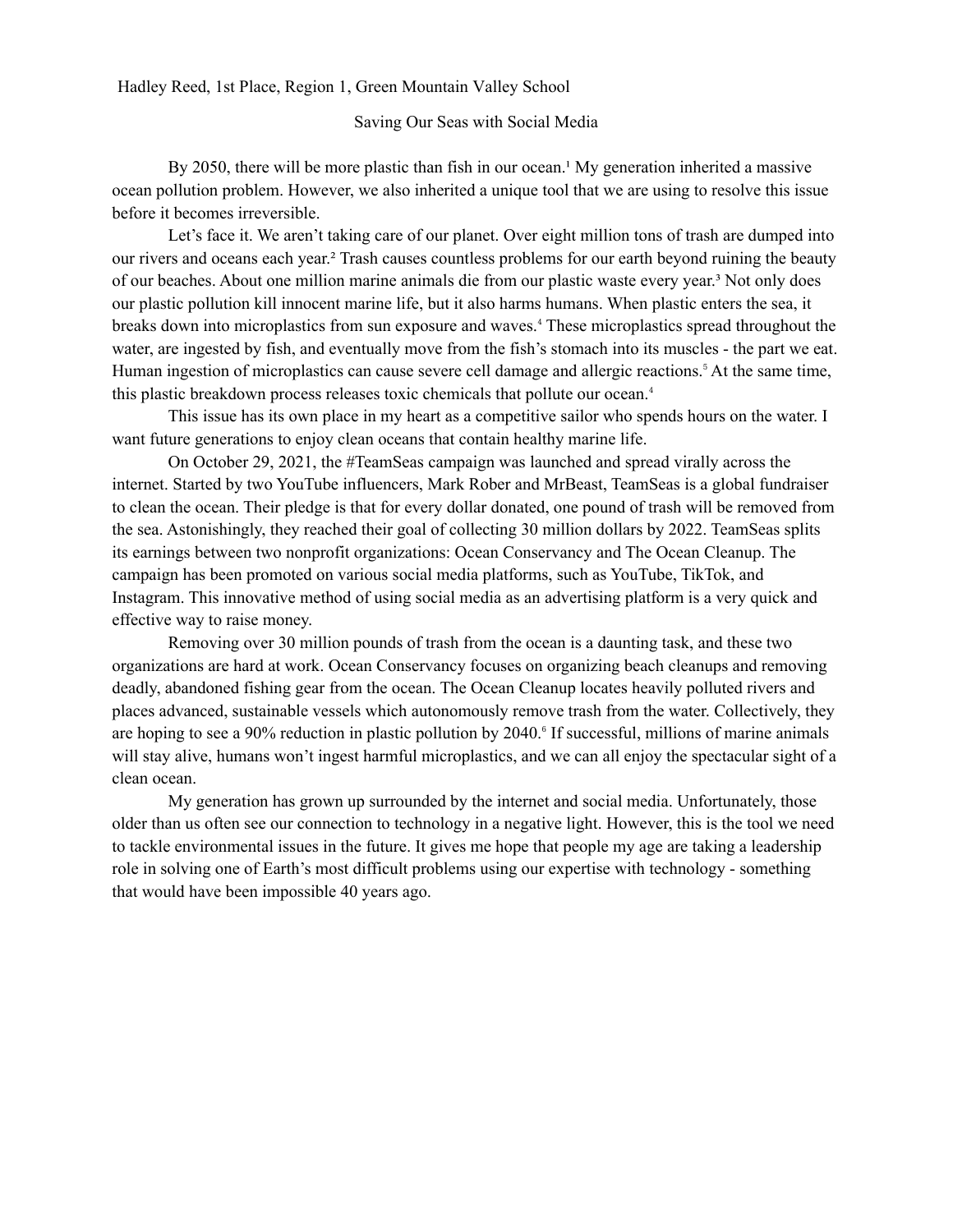#### Endnotes

<sup>1</sup>Kaplan, Sarah. "By 2050, There Will Be More Plastic than Fish in the World's Oceans, Study Says." *Washington Post*, 20 Jan. 2016,

[www.washingtonpost.com/news/morning-mix/wp/2016/01/20/by-2050-there-will-be-more-plastic-than-fi](http://www.washingtonpost.com/news/morning-mix/wp/2016/01/20/by-2050-there-will-be-more-plastic-than-fish-in-the-worlds-oceans-study-says) [sh-in-the-worlds-oceans-study-says](http://www.washingtonpost.com/news/morning-mix/wp/2016/01/20/by-2050-there-will-be-more-plastic-than-fish-in-the-worlds-oceans-study-says).

²"Marine Ocean Pollution Statistics and Facts 2020–2021." *Condor Ferries*,

[www.condorferries.co.uk/marine-ocean-pollution-statistics-facts](http://www.condorferries.co.uk/marine-ocean-pollution-statistics-facts). Accessed 11 Feb. 2022.

³Plastic Oceans International. "Plastic Pollution Facts." *Plastic Oceans International*, 21 July 2021, [www.plasticoceans.org/the-facts.](http://www.plasticoceans.org/the-facts)

⁴"Removing 30,000,000 Pounds of Trash Will Actually Have This Impact #TeamSeas." *YouTube*, uploaded by Infographics Show, 29 Oct. 2021, [www.youtube.com/watch?v=T48\\_SrFCdaQ&t=222s.](http://www.youtube.com/watch?v=T48_SrFCdaQ&t=222s) ⁵Carrington, Damian. "Microplastics Cause Damage to Human Cells, Study Shows." *The Guardian*, 8 Dec. 2021,[www.theguardian.com/environment/2021/dec/08/microplastics-damage-human-cells](http://www.theguardian.com/environment/2021/dec/08/microplastics-damage-human-cells-study-plastic)[study-plastic](http://www.theguardian.com/environment/2021/dec/08/microplastics-damage-human-cells-study-plastic).

*<sup>6</sup>The Ocean Cleanup.* [www.theoceancleanup.com](http://www.theoceancleanup.com). Accessed 11 Feb. 2022.

### Bibliography

Carrington, Damian. "Microplastics Cause Damage to Human Cells, Study Shows." *The Guardian*, 8 Dec. 2021,

[www.theguardian.com/environment/2021/dec/08/microplastics-damage-human-cells-study-plasti](http://www.theguardian.com/environment/2021/dec/08/microplastics-damage-human-cells-study-plastic)  $\underline{c}$ .

- "The Global Ghost Gear Initiative." *Ocean Conservancy*, 17 Feb. 2021, [www.oceanconservancy.org/trash-free-seas/plastics-in-the-ocean/global-ghost-gear-initiative.](http://www.oceanconservancy.org/trash-free-seas/plastics-in-the-ocean/global-ghost-gear-initiative)
- "Help Us Remove 30 Million Pounds of Trash by January 1st, 2022 Join #TeamSeas." *#TeamSeas*, 29 Oct. 2021, [www.teamseas.org.](http://www.teamseas.org)
- Kaplan, Sarah. "By 2050, There Will Be More Plastic than Fish in the World's Oceans, Study Says." *Washington Post*, 20 Jan. 2016, [www.washingtonpost.com/news/morning-mix/wp/2016/01/20/by-2050-there-will-be-more-plastic](http://www.washingtonpost.com/news/morning-mix/wp/2016/01/20/by-2050-there-will-be-more-plastic-than-fish-in-the-worlds-oceans-study-says)

[-than-fish-in-the-worlds-oceans-study-says](http://www.washingtonpost.com/news/morning-mix/wp/2016/01/20/by-2050-there-will-be-more-plastic-than-fish-in-the-worlds-oceans-study-says).

"Marine Ocean Pollution Statistics and Facts 2020–2021." *Condor Ferries*, [www.condorferries.co.uk/marine-ocean-pollution-statistics-facts](http://www.condorferries.co.uk/marine-ocean-pollution-statistics-facts). Accessed 11 Feb. 2022.

*The Ocean Cleanup*. [www.theoceancleanup.com](http://www.theoceancleanup.com). Accessed 11 Feb. 2022.

- Plastic Oceans International. "Plastic Pollution Facts." *Plastic Oceans International*, 21 July 2021, [www.plasticoceans.org/the-facts.](http://www.plasticoceans.org/the-facts)
- "Removing 30,000,000 Pounds of Trash Will Actually Have This Impact #TeamSeas." *YouTube*, uploaded by Infographics Show, 29 Oct. 2021, www.youtube.com/watch?v=T48\_SrFCdaO&t=222s.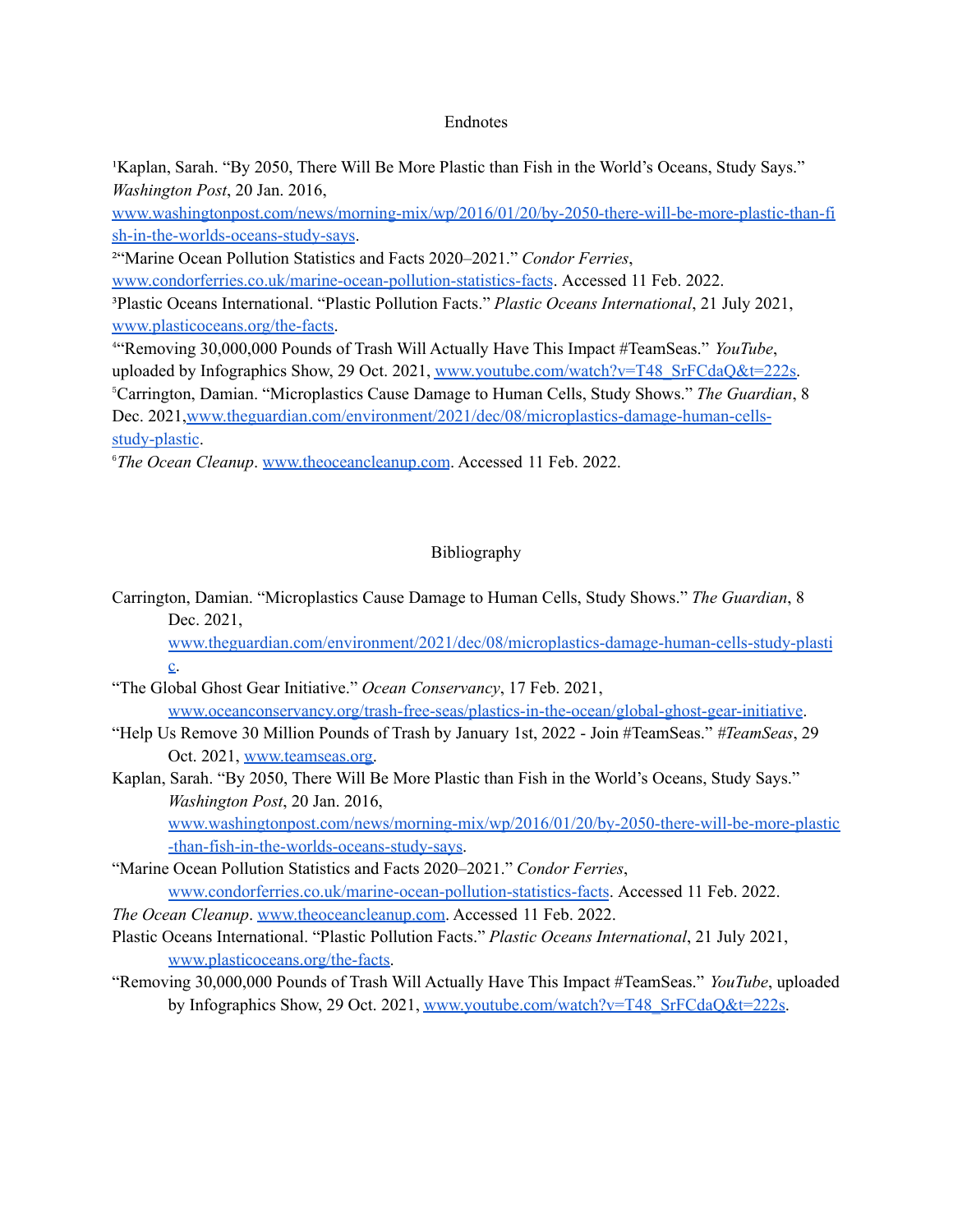Esther Lokossou, 1<sup>st</sup> Pl, R2, Edmunds Middle School

The Light Will Always Conquer the Darkness

The actor Zendaya in the TV show *Euphoria* shares her character's experience with depression and says, "Suddenly you find your whole days blending together to create one endless and suffocating loop." BIPOC students live in an indefinite loop with no way out, no one to talk about the problem because they are surrounded by people that don't look like them and don't share their experiences. Eventually those in this cycle crash into a wall of mental health issues.

As a member of the BIPOC community, I have had to deal with these challenges on a daily basis. I continually have to try to fit into society's norms, by changing my personality and code-switching. When I am around my white friends, I do not want to say the "N" word, but when I am surrounded by my Black friends, using this word might be considered normal. Black History month feels performative because people treat me better and I know it is not always sincere. All these moments bring me stress and anxiety and have contributed to some mental breakdowns.

What brings hope is that I am beginning to see that the sharing of mental health challenges is becoming more acceptable and getting support is becoming more accessible. "Despite progress made over the years, racism continues to have an impact on the mental health of Black and African American people." It has not always been acceptable to talk about these mental health challenges and the silencing of these voices has created a crisis. Affinity spaces, in which people with shared identities come together, has helped me to understand I am not alone. Living in a world where people are letting me talk about my stress, depression, and anxiety is a place where I want to be.

To fully address the challenges of the mental health of the BIPOC community, we also have to move beyond conversations. We need to make mental health care accessible not just for those that can afford it but for every single person who needs it. Historically, mental health care has been limited for people from the BIPOC community. Accessibility, in general, has improved. "Community Health Centers (CHCs) target medically underserved communities and have expanded by 70% in the last decade."<sup>iii</sup> We now have to ensure that this access also applies to mental health services. To make this happen we need to invest in mental health clinics that employ doctors from the BIPOC community in the most underserved areas of our country.

The feeling of weakness due to one's mental health should not be something to be ashamed of or hidden in the shadows. A willingness to be vulnerable should be seen as power and greatness. Through my own experiences with affinity spaces and health care supports, I know that I am not alone. I do not need to hide in the shadows. I hold on to the inspiring words of the author **Idowu Koyenikan when said, "Light will always conquer** the darkness."iv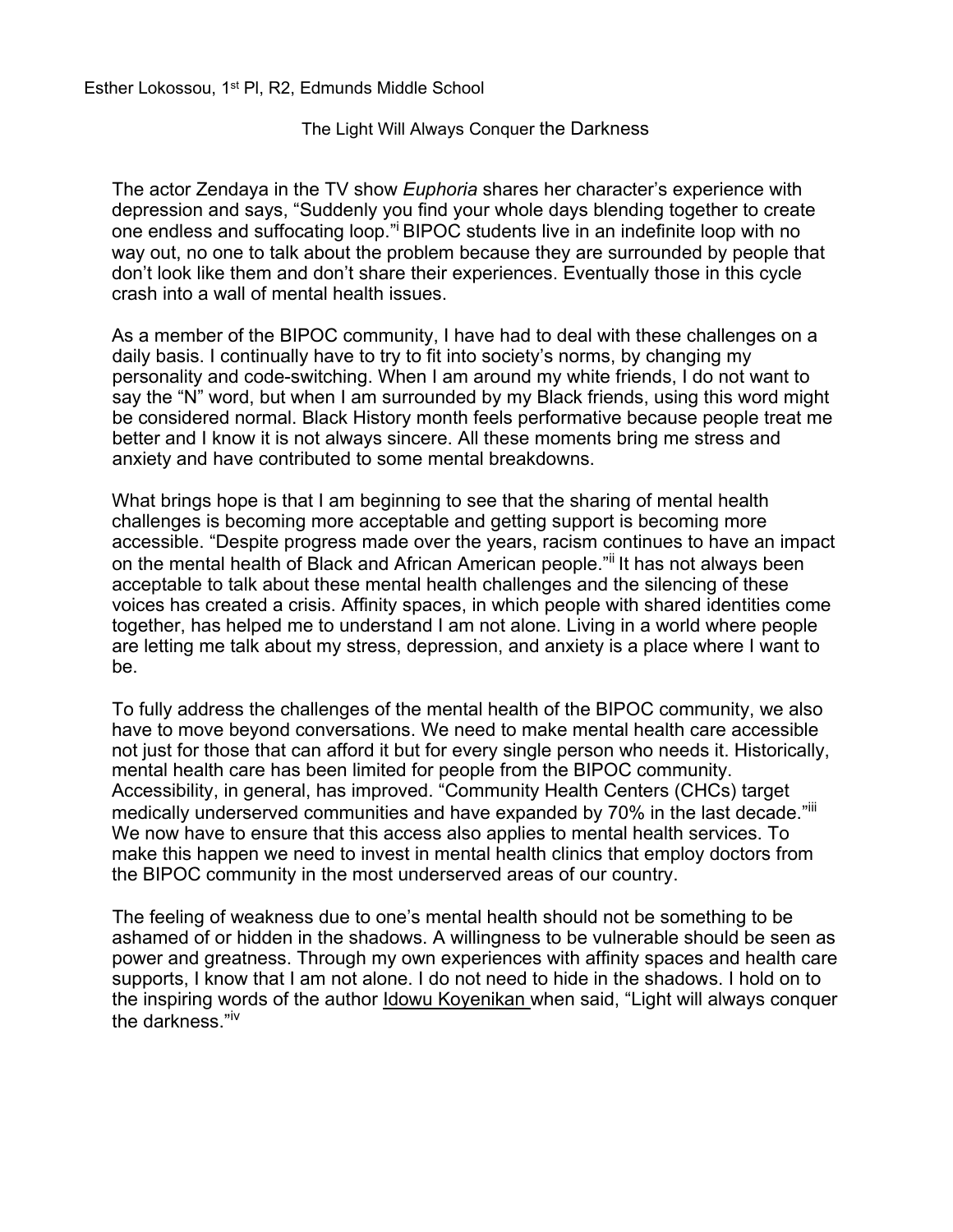### End Notes

<sup>i</sup> Zendaya. (n.d.). The other thing about depression is it kind of collapses time. Suddenly, you find your whole days blending together to create one endless and suffocating loop. So you find yourself trying to remember the things that made you happy. But slowly, your brain begins to erase every memory that ever brought you joy. And eventually, all you can think about is how life has always been this way. And will only continue to be this way. Retrieved from MagicalQuote website: https://www.magicalquote.com/seriesquotes/the-other-thing-about depression-is-it-kind-of-collapses-time/

ii Mental Health America. (2020). Black and African American communities and mental health. Retrieved from Mental Health America website: https://www.mhanational.org/issues/black-and african-american-communities-and-mental-health

iii Home Page | Department of Mental Health. (2019). Retrieved December 12, 2019, from Vermont.gov website: https://mentalhealth.vermont.gov/

iv Idowu Koyenikan. (2016). *Wealth for all : living a life of success at the edge of your ability*. Fuquay-Varina, Nc: Grandeur Touch, Llc.

#### References

Home Page | Department of Mental Health. (2019). Retrieved December 12, 2019, from

Vermont.gov website: https://mentalhealth.vermont.gov/

Idowu Koyenikan. (2016). *Wealth for all : living a life of success at the edge of your ability*.

Fuquay-Varina, Nc: Grandeur Touch, Llc.

Mental Health America. (2020). Black and African American communities and mental

health. Retrieved from Mental Health America website:

https://www.mhanational.org/issues/black-and-african-american-communities

and-mental-health

Zendaya. (n.d.). The other thing about depression is it kind of collapses time. Suddenly, you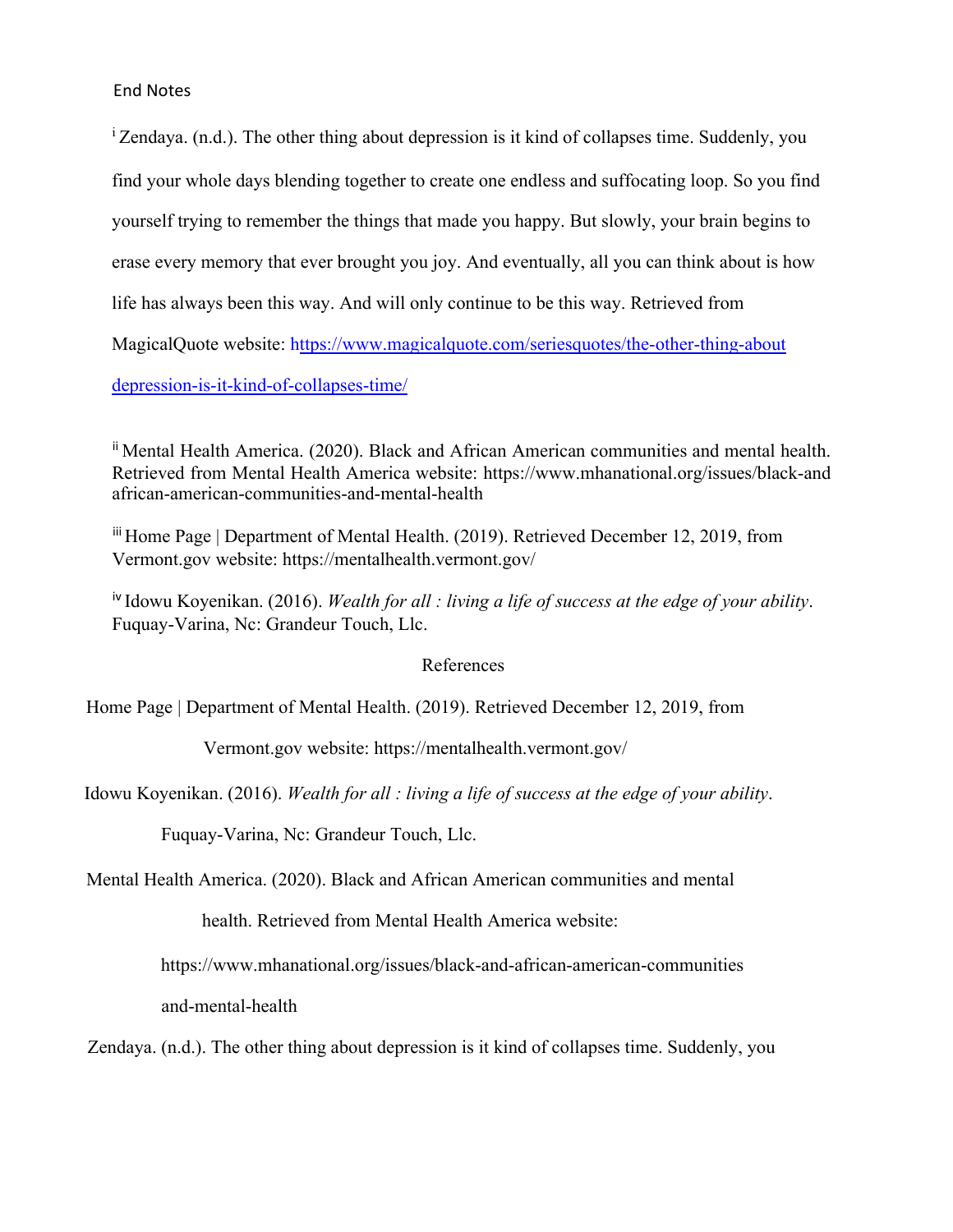find your whole days blending together to create one endless and suffocating loop. So you find yourself trying to remember the things that made you happy. But slowly, your brain begins to erase every memory that ever brought you joy. And eventually, all you can think

about is how life has always been this way. And will only continue to be this way.

# Retrieved from MagicalQuote

website:https://www.magicalquote.com/seriesquotes/the-other-thing-about depression-is-it-kind-of-collapses-time/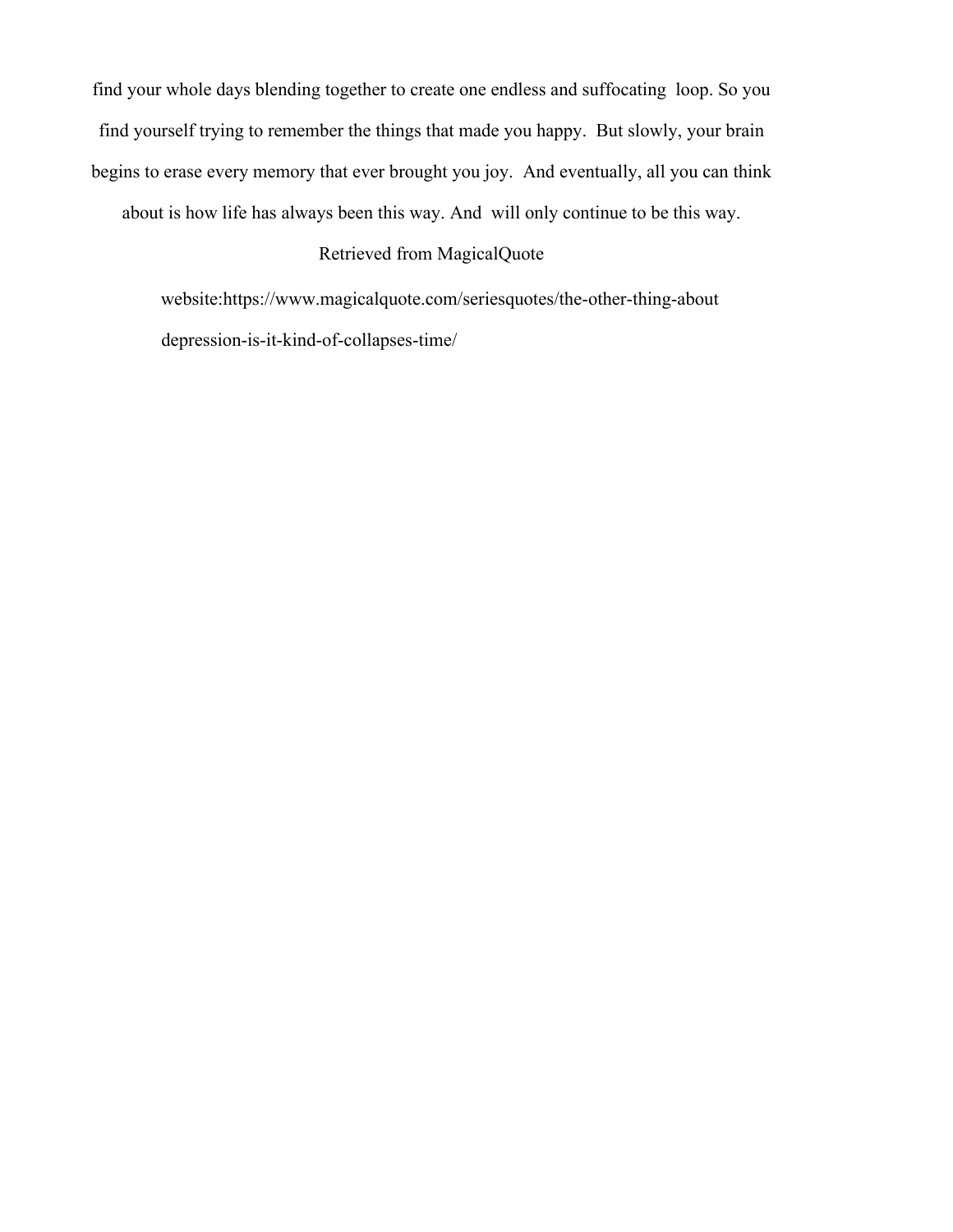# Throwing Away Human Lives

# "There is food for everyone on this planet, but not everyone eats."(1)

Food waste is a rapidly growing issue all over the world; not only is it an economic problem, but an ethical and environmental concern as well. Furthermore, the dearth of information and lack of media coverage inhibit our ability to find reliable solutions. It is upsetting to see such high amounts of food waste while all around us, people are struggling with food insecurity. Even so, there can be hope found in dedicated organizations devoted to improving this dilemma with innovative solutions. One such association is Apeel Sciences, a company which is helping to reduce food waste by extending the shelf life of perishable foods. With help from Apeel, we may be able to decrease food waste by staggering amounts.

In 2020, while roughly 1.3 billion tons of food was wasted worldwide, thirty percent of the global population "lacked year-round access to adequate food." (2)(3) Moreover, the waste of one-third of all food has a large economic impact. Annually, roughly 940 billion dollars are spent globally, and 218 billion dollars in the United States alone, where 40 percent of food is wasted. (4)(5) Additionally, food waste inadvertently contributes to 8 percent of greenhouse gas emissions due to the resources used in the growth, transportation, and processing of food that will ultimately not be eaten. (6) Living in a rural area like Vermont, it is easy to feel untouched by problems that affect other regions. However, food waste impacts all of our lives, and in Vermont, one in nine people face hunger. (7) If we don't act now, this problem will only continue to worsen.

Although it may be easy to fixate on the negative aspects of this issue, it is important to remember that there are promising solutions. Apeel Sciences has been working since 2012 to create a more sustainable food system. By coating fruits and vegetables in their edible plant-based formula, the rate of water loss and oxidation is slowed, keeping moisture in and blocking air out, causing produce to last two to three times longer. (8) This technology decreases waste at every stage in the food production process, from agricultural growth to grocery stores to the homes of consumers. With a presence in eight countries, they have been able to prevent the waste of 42 million pieces of fruit since 2019, and this number is rising expeditiously. (9)

With Apeel growing rapidly, recently gaining 250 million dollars in funding, and many other organizations working tirelessly to reduce food waste, there are exciting prospects on the horizon. Still, it is important for all of us to do what we can to increase our sustainability. By only buying what we need, composting, and utilizing leftovers, we can each do our part. Ignorance will lead us nowhere, and it is past time to act. We can make this world a more sustainable place if we take action now.

493 words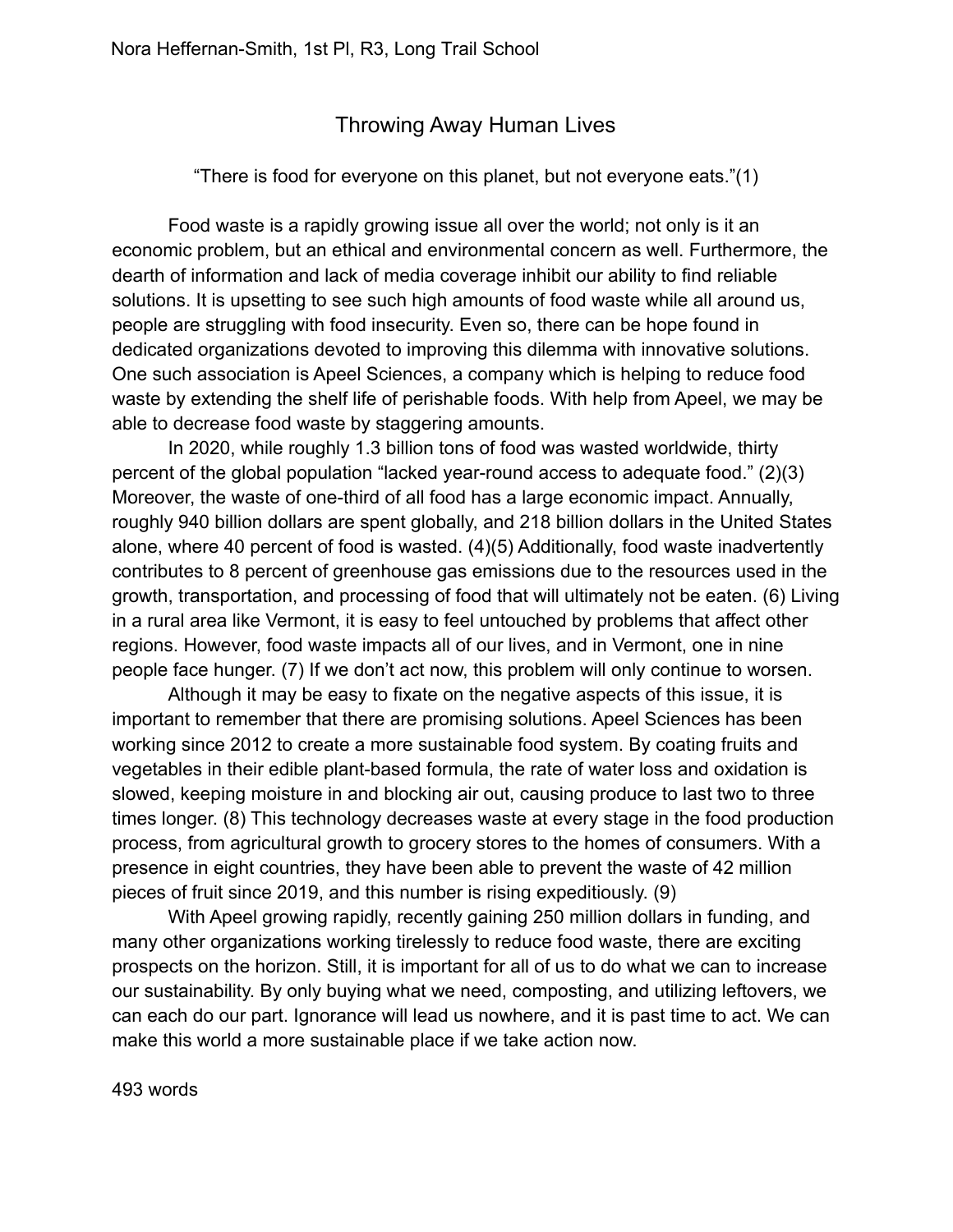Endnotes:

- 1. Food and Freedom: How the Slow Food Movement Is Changing the World Through Gastronomy, Carlo Petrini
- 2. <https://www.nbs.net/articles/innovative-solutions-to-food-waste>
- 3. [https://www.who.int/news/item/12-07-2021-un-report-pandemic-year-marked-by-spike-in](https://www.who.int/news/item/12-07-2021-un-report-pandemic-year-marked-by-spike-in-world-hunger)[world-hunger](https://www.who.int/news/item/12-07-2021-un-report-pandemic-year-marked-by-spike-in-world-hunger)
- 4. <https://www.nbs.net/articles/innovative-solutions-to-food-waste>
- 5. <https://foodprint.org/issues/the-problem-of-food-waste/#easy-footnote-bottom-1-1309>
- 6. <https://www.worldwildlife.org/stories/fight-climate-change-by-preventing-food-waste>
- 7. <https://www.feedingamerica.org/hunger-in-america/vermont>
- 8. [https://assets.website-files.com/5f31bfa796b7553c22964294/5f8df266e8ebd14eee9ad0](https://assets.website-files.com/5f31bfa796b7553c22964294/5f8df266e8ebd14eee9ad09e_Apeel%20LCA%20-%20October%2019%202020.pdf) [9e\\_Apeel%20LCA%20-%20October%2019%202020.pdf](https://assets.website-files.com/5f31bfa796b7553c22964294/5f8df266e8ebd14eee9ad09e_Apeel%20LCA%20-%20October%2019%202020.pdf)
- 9. [https://techcrunch.com/2021/08/18/apeel-bites-into-another-250m-funding-round-at-a-2b](https://techcrunch.com/2021/08/18/apeel-bites-into-another-250m-funding-round-at-a-2b-valuation-to-accelerate-fresh-food-supply-chains/) [-valuation-to-accelerate-fresh-food-supply-chains/](https://techcrunch.com/2021/08/18/apeel-bites-into-another-250m-funding-round-at-a-2b-valuation-to-accelerate-fresh-food-supply-chains/)

Bibliography:

- Carlo Petrini, Food and Freedom: How the Slow Food Movement Is Changing the World Through Gastronomy, published 2013
- Heesung Kim. "Innovative Solutions to Food Waste." *Network for Business Sustainability,* 14 May 2021 <https://www.nbs.net/articles/innovative-solutions-to-food-waste> Accessed 8 Feb. 2022
- "UN Report: Pandemic year marked by spike in world hunger." *World Health Organization,* 12 July 2021

[https://www.who.int/news/item/12-07-2021-un-report-pandemic-year-marked-by-spike-in-wo](https://www.who.int/news/item/12-07-2021-un-report-pandemic-year-marked-by-spike-in-world-hunger) [rld-hunger](https://www.who.int/news/item/12-07-2021-un-report-pandemic-year-marked-by-spike-in-world-hunger) Accessed 8 Feb. 2022

- "The Problem of Food Waste" *FoodPrint*, 11 June 2021 <https://foodprint.org/issues/the-problem-of-food-waste/#easy-footnote-bottom-1-1309> Accessed 8 Feb. 2022
- "Fight climate change by preventing food waste." *World Wildlife Fund,* <https://www.worldwildlife.org/stories/fight-climate-change-by-preventing-food-waste> Accessed 8 Feb. 2022
- "Hunger in Vermont." *Feeding America,*

<https://www.feedingamerica.org/hunger-in-america/vermont> Accessed 9 Feb. 2022

Jessica Vieira, and Shannon Thoits. "Life Cycle Assessment of Apeel Produce." *Apeel,* July 2020

[https://assets.website-files.com/5f31bfa796b7553c22964294/5f8df266e8ebd14eee9ad09e\\_](https://assets.website-files.com/5f31bfa796b7553c22964294/5f8df266e8ebd14eee9ad09e_Apeel%20LCA%20-%20October%2019%202020.pdf) [Apeel%20LCA%20-%20October%2019%202020.pdf](https://assets.website-files.com/5f31bfa796b7553c22964294/5f8df266e8ebd14eee9ad09e_Apeel%20LCA%20-%20October%2019%202020.pdf) Accessed 9 Feb. 2022

Christine Hall. "Apeel bites into another \$250M funding round, at a \$2B valuation, to accelerate fresh food supply." *TechCrunch,* 18 Aug. 2021

[https://techcrunch.com/2021/08/18/apeel-bites-into-another-250m-funding-round-at-a-2b-va](https://techcrunch.com/2021/08/18/apeel-bites-into-another-250m-funding-round-at-a-2b-valuation-to-accelerate-fresh-food-supply-chains/) [luation-to-accelerate-fresh-food-supply-chains/](https://techcrunch.com/2021/08/18/apeel-bites-into-another-250m-funding-round-at-a-2b-valuation-to-accelerate-fresh-food-supply-chains/) Accessed 9 Feb, 2022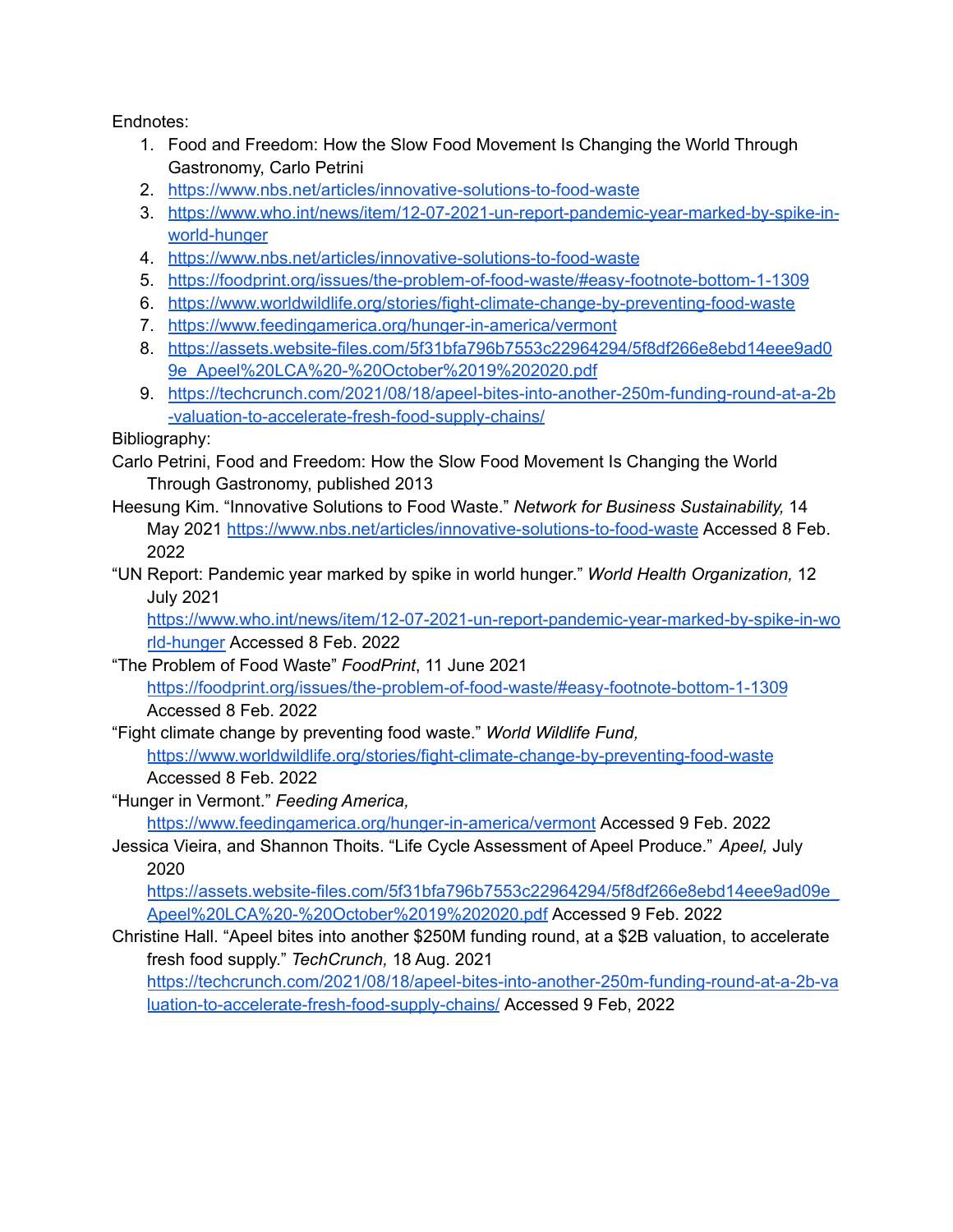Lila Armour-Jones, 1<sup>st</sup> Place, Region 4, Putney Central School

The Innovative Solutions Against a Heating World and Ocean

30 years ago, the Great Barrier Reef teemed with dozens of sea creatures.<sup>1</sup> The sounds of fish swimming in and out of coral and plants snapping with the water currents echoed through the water, leaving listeners astounded by the reverberating symphony spreading through the reef. Today, the Great Barrier Reef is fighting for survival due to coral bleaching that is caused by the warming ocean. With every passing heatwave, the coral becomes less and less healthy, driving away sea life one by one.<sup>2</sup> As creatures migrate outwards, looking for a healthier reef, the white, color drained coral is left all on its own, with no sea creatures living in it, and the reef has become silent.<sup>3</sup>

When I was younger, I aspired to become a marine biologist and dive into the ocean day after day. By the time I was nine I was convinced that this was my calling in life. But, although I have discovered other career paths that appeal more to me now, I have become increasingly aware of what is happening to the planet due to climate change. Learning about the ways that bleached reefs are being revived provides great hope for me.

British and Australian scientists have worked together to experiment with installing waterproof speakers in dying or dead coral reefs. These speakers play the sounds of healthy reefs, which are much louder than you may think. These sounds help to attract many young fish, and in the trials conducted, the reefs where healthy sounds were played attracted 50% more fish than the reefs where no noises were played.<sup>4</sup>

Yet another solution for reviving dying coral reefs involves 3D printing. Hong Kong is host to many coral reefs. Because of pollution and rock mining on the seafloor, these reefs started dying. ArchiREEF, a company started at a Hong Kong college, used the 3D printing technology at the school to create a terracotta tile to put among the dead coral. The tile mimics the shape of brain coral. On the terracotta, baby coral is non-toxically glued to help create future reef life, and ensure Hong Kong's reefs don't disappear altogether.<sup>5</sup>

Both of these solutions hold promising results. As the years pass, we are losing time to repair our damaged planet. These creative and inventive solutions give me hope because knowing that efforts are being made to right our wrongs is comforting. So often we only see chaos and destruction around us, so knowing that someone, somewhere, is trying to fix what we have allowed climate change to destroy gives me hope. Even though I am a landlocked Vermonter who doesn't have the ability to easily see coral reefs, they still hold a special place in my heart from when I was younger. If we all follow the creative and persistent mindset of these scientists and inventors, we can create more innovative solutions to problems we run into whilst battling our ever-changing and evolving climate.